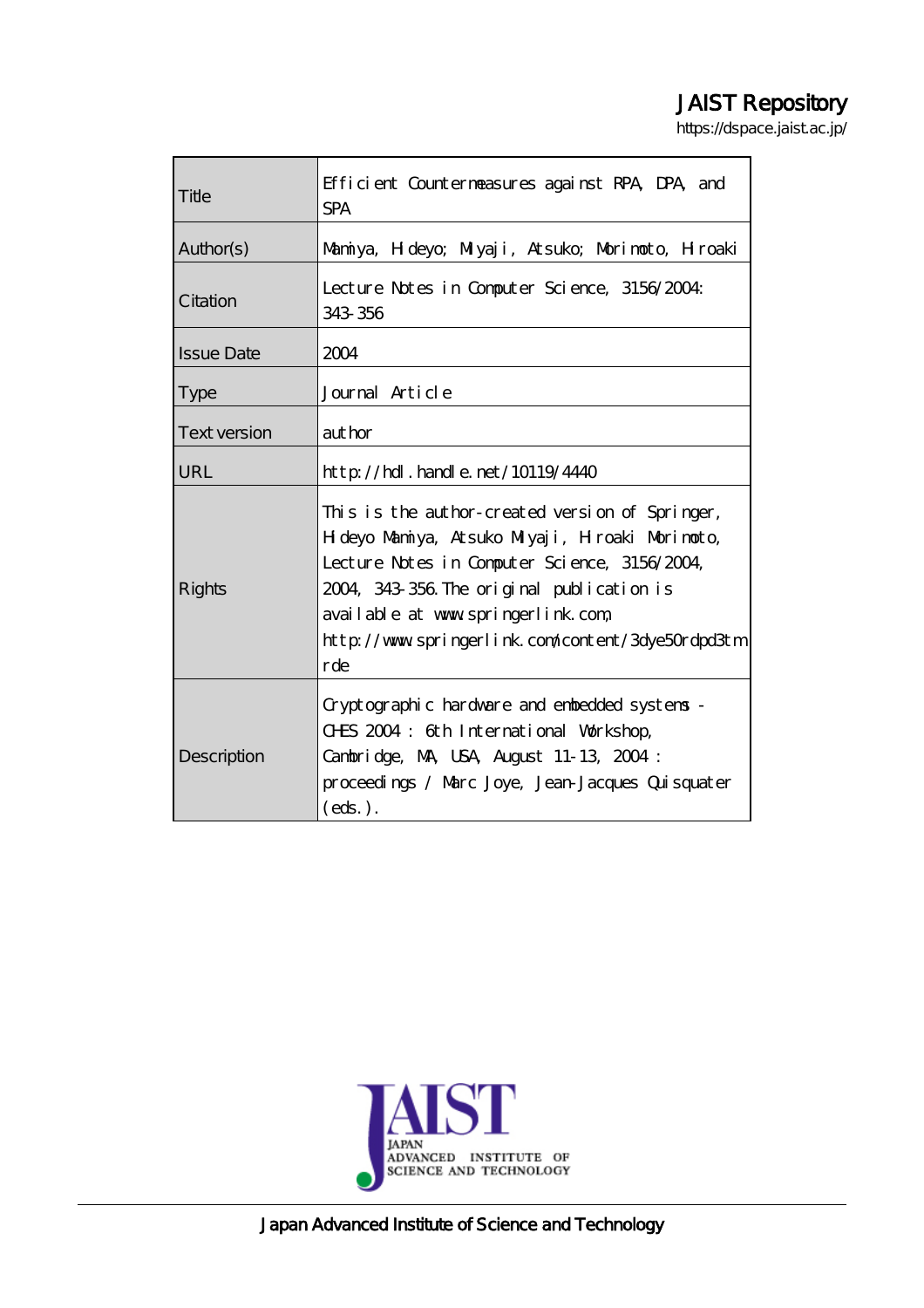## **Efficient Countermeasures against RPA, DPA, and SPA**

Hideyo Mamiya, Atsuko Miyaji, and Hiroaki Morimoto

Japan Advanced Institute of Science and Technology. *{*hmamiya, miyaji, h-morimo*}*@jaist.ac.jp

**Abstract.** In the execution on a smart card, side channel attacks such as simple power analysis (SPA) and the differential power analysis (DPA) have become serious threat [15]. Side channel attacks monitor power consumption and even exploit the leakage information related to power consumption to reveal bits of a secret key *d* although *d* is hidden inside a smart card. Almost public key cryptosystems including RSA, DLP-based cryptosystems, and elliptic curve cryptosystems execute an exponentiation algorithm with a secret-key exponent, and they thus suffer from both SPA and DPA. Recently, in the case of elliptic curve cryptosystems, DPA is improved to the Refined Power Analysis (RPA), which exploits a special point with a zero value and reveals a secret key [10]. RPA is further generalized to Zero-value Point Attack (ZPA) [2]. Both RPA and ZPA utilizes a special feature of elliptic curves that happens to have a special point or a register used in addition and doubling formulae with a zero value and that the power consumption of 0 is distinguishable from that of an non-zero element. To make the matters worse, some previous efficient countermeasures are neither resistant against RPA nor ZPA. Although a countermeasure to RPA is proposed, this is not universal countermeasure, gives each different method to each type of elliptic curves, and is still vulnerable against ZPA [30]. The possible countermeasures are ES [3] and the improved version [4]. This paper focuses on countermeasures against RPA, ZPA, DPA and SPA. We show a novel countermeasure resistant against RPA, ZPA, SPA and DPA without any pre-computed table. We also generalize the countermeasure to present more efficient algorithm with a pre-computed table.

Key words: elliptic curve exponentiation, ZPA, RPA, DPA, SPA

### **1 Introduction**

Koblitz [14] and Miller [20] proposed a method by which public key cryptosystems can be constructed on the group of points of an elliptic curve over a finite field. If elliptic curve cryptosystems satisfy both MOV-conditions [19] and

This work is partially supported by National Institute of Information and Communications Technology (NICT).

<sup>\*\*</sup> The author is currently with Hitachi Systems & Services, Ltd.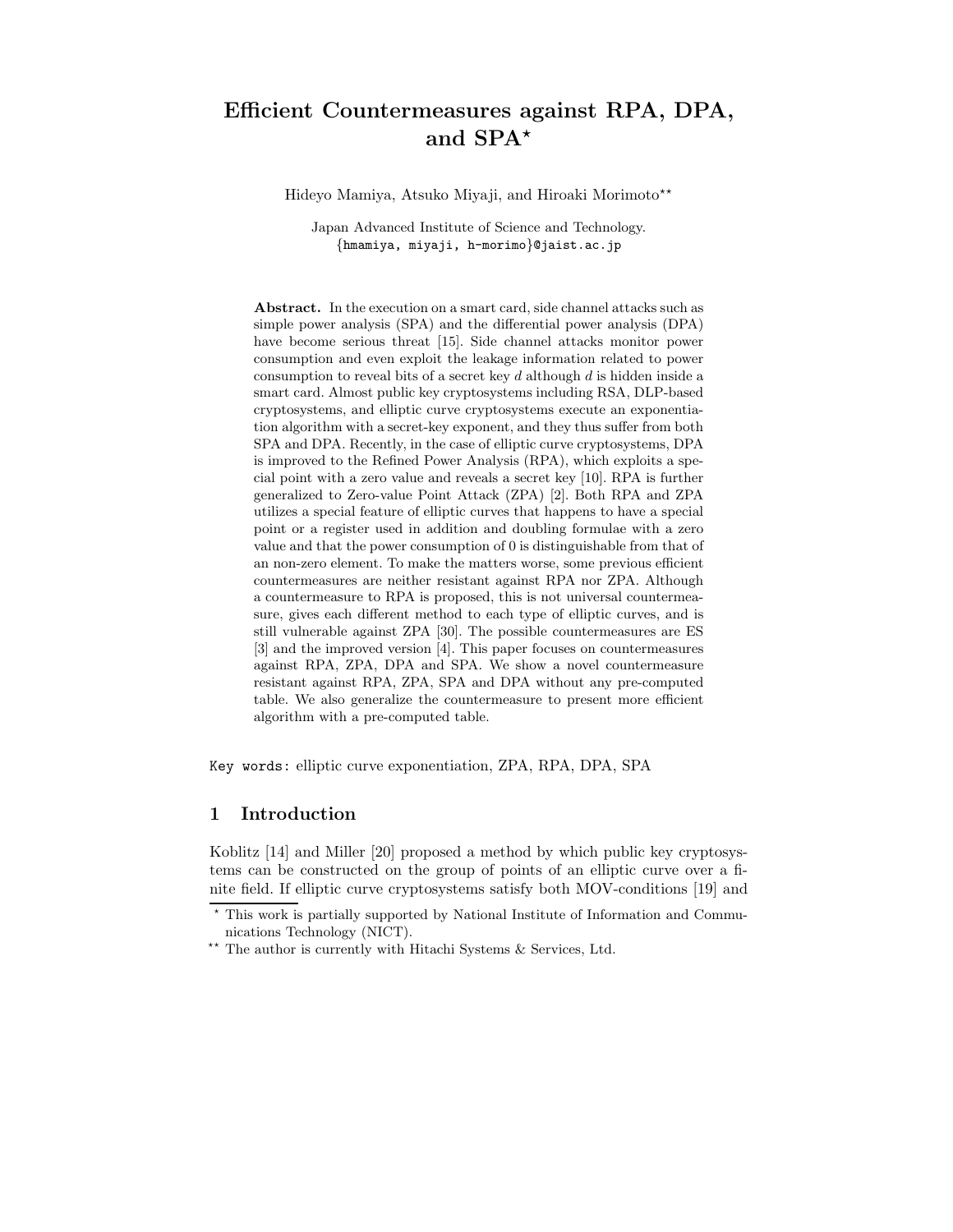FR-conditions [7], and avoid p-divisible elliptic curves over  $\mathbb{F}_{p^r}$  [31, 1, 29], then the only known attacks are the Pollard  $\rho$ –method [26] and the Pohlig-Hellman method [25]. Hence with current knowledge, we can construct elliptic curve cryptosystems over a smaller definition field than the discrete-logarithm-problem (DLP)-based cryptosystems like the ElGamal cryptosystems [9] or the DSA [8] and RSA cryptosystems [27]. Elliptic curve cryptosystems with a 160-bit key are thus believed to have the same security as both the ElGamal cryptosystems and RSA with a 1,024-bit key. This is why elliptic curve cryptosystems have been attractive in smart card applications, whose memory storage and CPU power is very limited. Elliptic curve cryptosystems execute an exponentiation algorithm of  $dP$  for a secret key d and a publicly known P as a cryptographic primitive. Thus, the efficiency of elliptic curve cryptosystems on a smart card depends on the implementation of exponentiation.

In the execution on a smart card, side channel attacks such as the simple power analysis (SPA) and the differential power analysis (DPA) have become serious threat. Side channel attacks, first introduced in [15, 16], monitor power consumption and even exploit the leakage information related to power consumption to reveal bits of a secret key d although d is hidden inside a smart card. Thus, it is a serious issue that the implementation should be resistant against SPA and DPA, and many countermeasures have been proposed in [3, 4, 13, 16, 21, 22, 24]. We may note here that almost public key cryptosystems including RSA and DLP-based cryptosystems also execute an exponentiation algorithm with a secret-key exponent, and, thus, they also suffer from both SPA and DPA in the same way as elliptic curve cryptosystems. However, recently, in the case of elliptic curve cryptosystems, DPA is further improved to the Refined Power Analysis (RPA) by [10], which exploits a special point with a zero value and reveals a secret key. An elliptic curve happens to have a special point  $(0, y)$  or  $(x, 0)$ , which can be controlled by an adversary because the order of basepoint is usually known. RPA utilizes such a feature that the power consumption of 0 is distinguishable from that of an non-zero element. Although elliptic curve cryptosystems are vulnerable to RPA, RPA are not applied to RSA or DLP-based cryptosystems because they don't have such a special zero element. Furthermore, RPA is generalized to Zero-value Point Attack (ZPA) by [2]. ZPA makes use of any zero-value register used in addition formulae. ZPA utilizes a special feature of elliptic curves that addition and doubling formulae need a lot of each different operations stored in auxiliary registers, one of which happens to become 0. To make the matters worse, some previous efficient countermeasures of the randomized-pro jective-coordinate method (RPC)[6] or the randomized-curve method (RC)[13] are neither resistant against RPA nor ZPA. Because, a special point  $(0, y)$  or  $(x, 0)$  has still a zero value even if it is converted into  $(0, ry, r)$  or  $(rx, 0, r)$  by using RPC or RC. A countermeasure to RPA is proposed in [30], but this is not a universal countermeasure, gives each different method to each type of elliptic curves, and is still vulnerable against ZPA. The only possible countermeasure is the exponent-splitting method (ES) in [3, 4], which splits an exponent and computes  $dP = rP + (d-r)P = \lfloor d/r \rfloor rP + (d \mod r)P$  by using a ran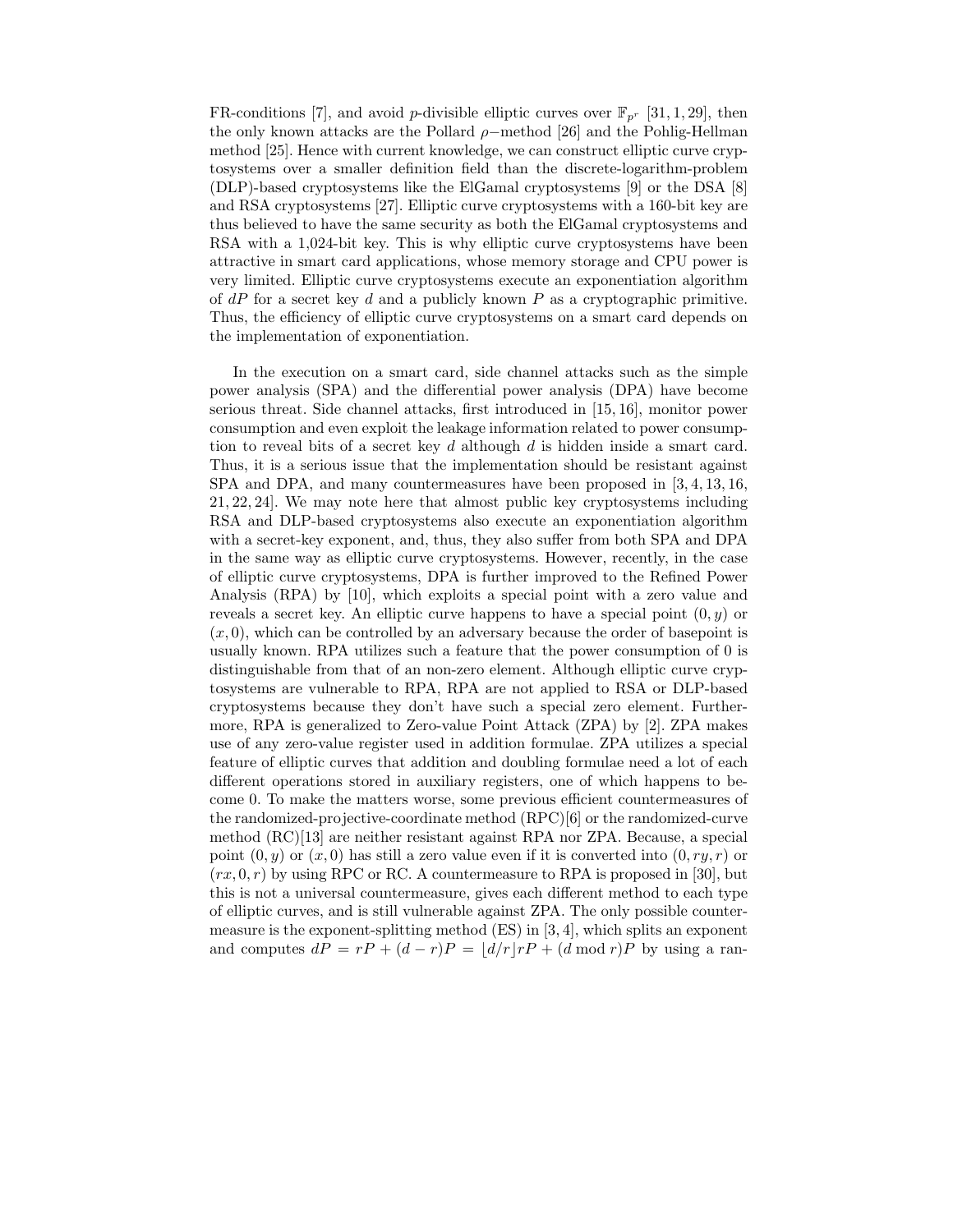dom number r. ES computes  $dP$  by the same cost as the add-and-double-always algorithm with an extra point for computation.

This paper focuses on countermeasures against both RPA and ZPA, which are also resistant against both SPA and DPA. Our countermeasure makes use of a random initial point R, computes  $dP + R$ , subtracts R, and gets  $dP$ . By using a random initial point at each execution of exponentiation, any point or any register used in addition formulae changes at each execution. Thus, it is resistant against DPA, RPA, and ZPA. In order to be secure against SPA, we have to compute  $dP + R$  in such a way that it does not have any branch instruction dependent on the data being processed. The easiest way would be to compute  $dP + R$  in the add-and-double-always method [6]. However, it does not work so straightforwardly if we execute it from MSB as we will see below. Our remarkable idea lies in the computation method of  $dP + R$  that uses the binary expansion from MSB and not LSB and is resistant against SPA. The binary expansion from MSB has an advantage over that from LSB in that it is more easily generalized to a sophisticated method with a pre-computed table like the window method[18] or the extended binary method [32]. Let us remark that the computation of  $dP + R$  based on the binary expansion from LSB is realized in the straightforward way: change an initial value  $\mathcal O$  to R in the binary expansion from LSB as follows [12]:

$$
dP + R = R + d_0P + d_12P + d_22(2P) + \cdots + d_{n-1}2(2^{n-2})P
$$

with the binary expansion of  $d = (d_{n-1}, \dots, d_0)_2$ . We can easily change the algorithm to the add-and-double-always method. However, the computation of  $dP + R$  based on the binary expansion from MSB (see Algorithm 1) is not straightforward: if we change an initial value  $\mathcal O$  to R in the binary expansion from MSB, then it computes  $2^{n-1}R+dP$ , and we thus have to subtract  $2^{n-1}R$  to get  $dP$ . Apparently, it needs more work than the straightforward way of binary expansion from LSB.

In this paper, we first show the basic computation method of  $dP + R$  that uses the binary expansion from MSB and is resistant against SPA. This is called BRIP in this paper. Next we apply the extended binary method[32] and present more efficient computation method of  $dP + R$  with a pre-computed table, which is still resistant against SPA. This is called EBRIP in this paper. EBRIP is a rather flexible algorithm that can reduce the total computation amount by increasing the size of a pre-computed table. BRIP can get  $dP$  in the computation of approximately  $24.0 M$  in each bit without using a pre-computed table, where M shows the computation amount of 1 modular multiplication on the definition field. EBRIP can get  $dP$  in the computation of approximately 12.9 M in each bit with using a pre-computed table of 16 points. Compared with the previous RPA- , ZPA-, and SPA-resistant method ES, the computation amount of BRIP is the same as that of ES without an extra point for computation and the computation amount of EBRIP can be reduced to only 54 % of that of ES.

This paper is organized as follows. Section 2 summarizes some facts of elliptic curves like coordinate systems and reviews power analysis of SPA, DPA,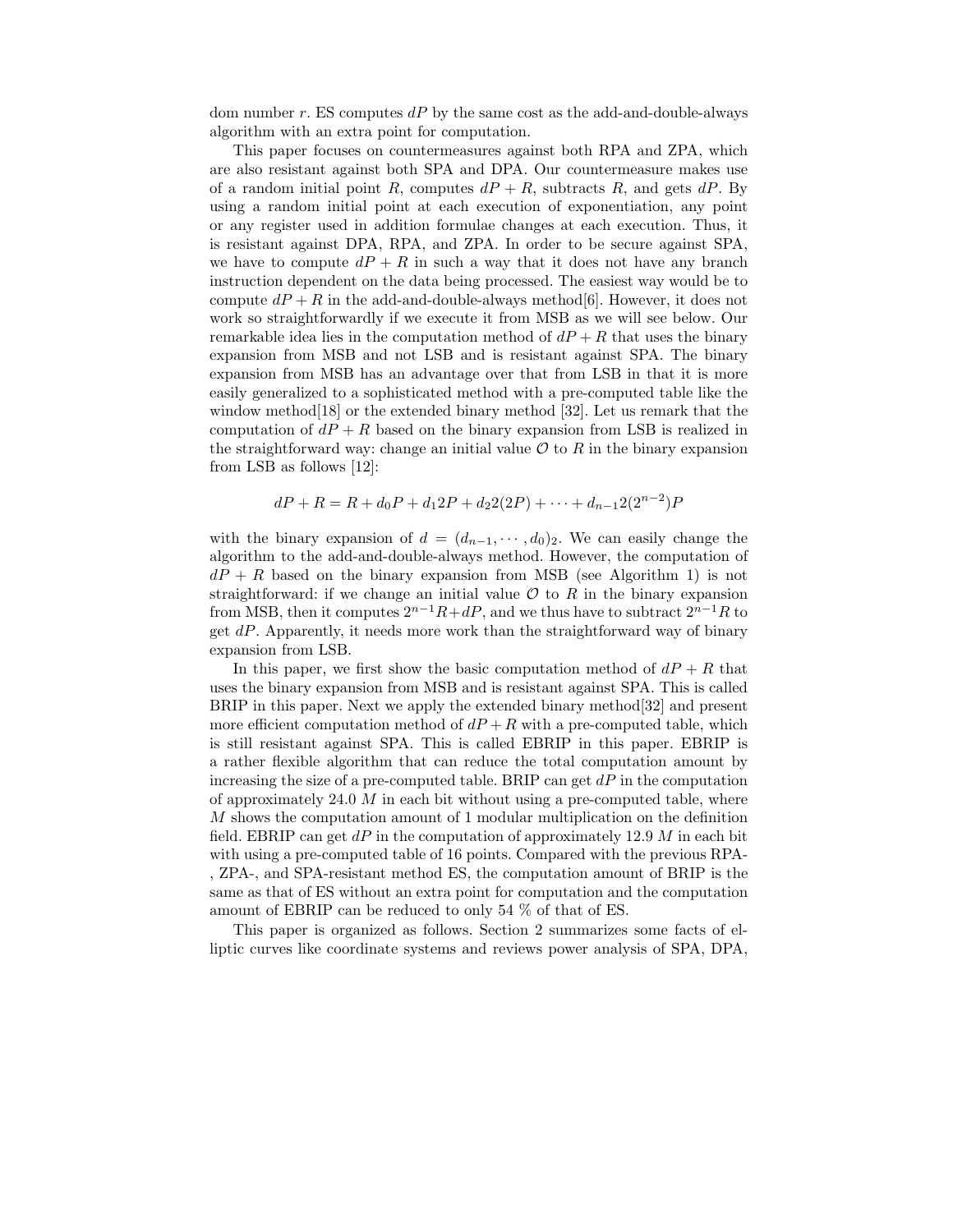RPA, and ZPA together with some known countermeasures. Section 3 presents our new countermeasures, the basic countermeasure (BRIP) and the generalized countermeasure with a pre-computed table (EBRIP). Section 4 presents the performance of our strategy compared with the previous RPA-, ZPA-, and SPA-resistant countermeasure.

## **2 Preliminary**

This section summarizes some facts of elliptic curves like coordinate systems and reviews power analysis of SPA, DPA, RPA, and ZPA together with some known countermeasures.

#### **2.1 Elliptic Curve**

Let  $\mathbb{F}_p$  be a finite field, where  $p > 3$  is a prime. The Weierstrass form of an elliptic curve over  $\mathbb{F}_p$  is described as

$$
E/\mathbb{F}_p : y^2 = x^3 + ax + b \ \ (a, b \in \mathbb{F}_p, 4a^3 + 27b^2 \neq 0).
$$

The set of all points  $P = (x, y)$  satisfying E, together with the point of infinity O, is denoted by  $E(\mathbb{F}_p)$ , which forms an abelian group. Let  $P_1 = (x_1, y_1)$  and  $P_2 = (x_2, y_2)$  be two points on  $E(\mathbb{F}_p)$  and  $P_3 = P_1 + P_2 = (x_3, y_3)$  be the sum. Then the addition formulae in affine coordinate are given as follows [5].

•**Addition formulae in affine coordinate** $(P \neq \pm Q)$ 

$$
x_3 = \lambda^2 - x_1 - x_2, \quad y_3 = \lambda(x_1 - x_3) - y_1,
$$

where  $\lambda = (y_2 - y_1)/(x_2 - x_1)$ . •**Doubling formulae in affine coordinate** $(P = \pm Q)$ 

$$
x_3 = \lambda^2 - 2x_1, \quad y_3 = \lambda(x_1 - x_3) - y_1,
$$

where  $\lambda = (3x_1^2 + a)/(2y_1)$ .

Let us denote the computation time of an addition (resp. a doubling) in the affine coordinate by  $t(\mathcal{A}+\mathcal{A})$  (resp.  $t(2\mathcal{A})$ ) and represent multiplication (resp. inverse, resp. squaring) in  $\mathbb{F}_p$  by M (resp. I, resp. S). Then we see that  $t(A + A) =$  $I + 2M + S$  and  $t(2\mathcal{A}) = I + 2M + 2S$ . Both addition and doubling formulae need one inversion over  $\mathbb{F}_p$ , which is much more expensive than multiplication over  $\mathbb{F}_p$ . Therefore, we transform affine coordinate(x, y) into other coordinates, where the inversion is free. We give the addition and doubling formulae with Jacobian coordinate, which are widely used.

In the Jacobian coordinates [5], we set  $x = X/Z^2$  and  $y = Y/Z^3$ , giving the equation

$$
E_{\mathcal{J}} : Y^2 = X^3 + aXZ^4 + bZ^6.
$$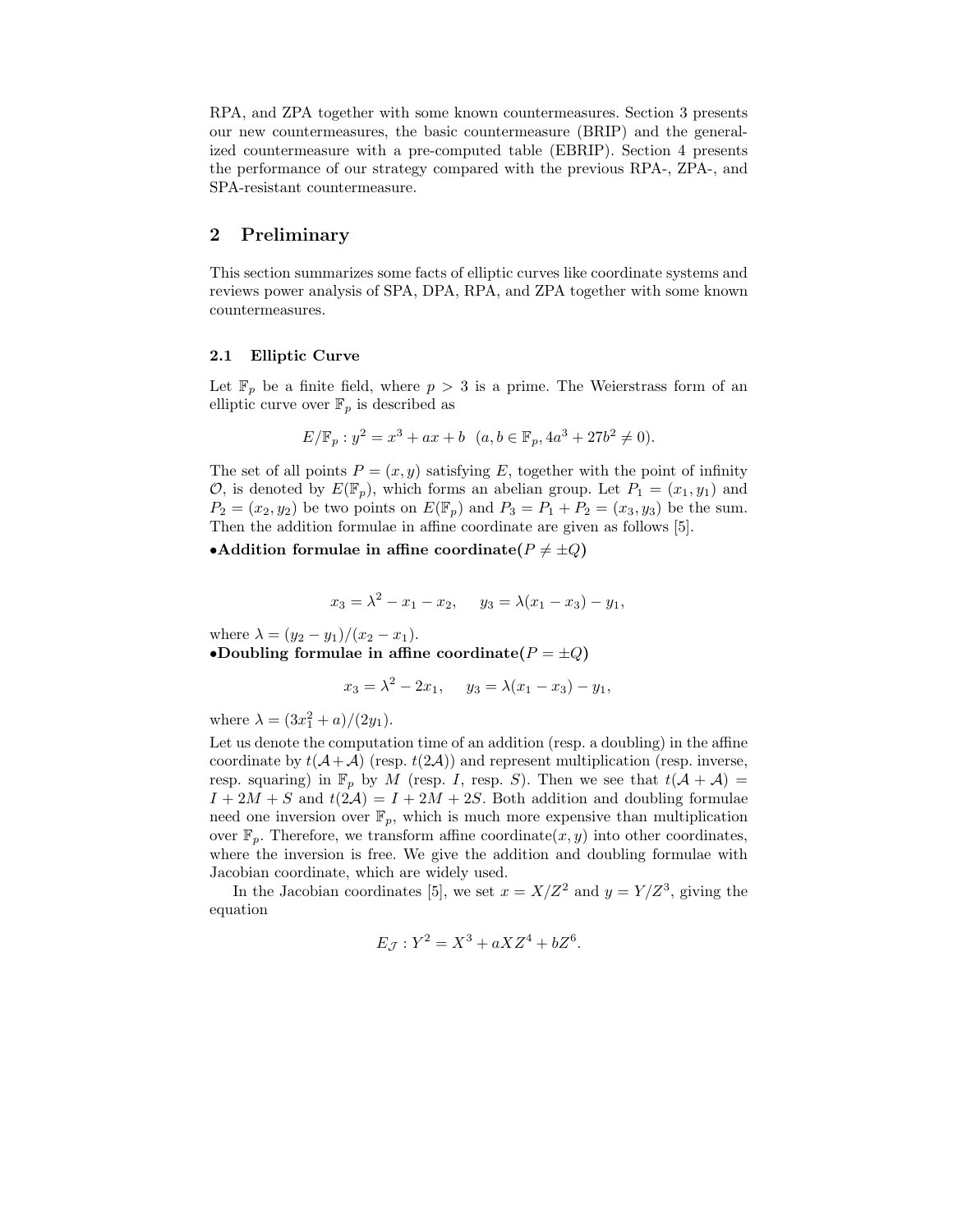Then, two points  $(X, Y, Z)$  and  $(r^2 X, r^3 Y, rZ)$  for some  $r \in \mathbb{F}_p^*$  are recognized as the same point. The point at infinity is represented with  $(1, 1, 0)$ . Let  $P_1 =$  $(X_1, Y_1, Z_1), P_2 = (X_2, Y_2, Z_2),$  and  $P_3 = P_1 + P_2 = (X_3, Y_3, Z_3)$ . The doubling and addition formulae can be represented as follows.

•Addition formulae in Jacobian coordinate( $P \neq \pm Q$ )

 $X_3 = -H^3 - 2U_1H^2 + R^2$ ,  $Y_3 = -S_1H^3 + R(U_1H^2 - X_3),$  $Z_3 = Z_1 Z_2 H$ ,

where  $U_1 = X_1 Z_2^2$ ,  $U_2 = X_2 Z_1^2$ ,  $S_1 = Y_1 Z_2^3$ ,  $S_2 = Y_2 Z_1^3$ ,  $H = U_2 - U_1$ , and  $R = S_2 - S_1.$ 

•**Doubling formulae in Jacobian coordinate** $(P = \pm Q)$ 

$$
X_3 = T, Y_3 = -8Y_1^4 + M(S - T), Z_3 = 2Y_1Z_1,
$$

where  $S = 4X_1Y_1^2$ ,  $M = 3X_1^2 + aZ_1^4$ , and  $T = -2S + M^2$ .

The computation times in the Jacobian coordinate are  $t(\mathcal{J} + \mathcal{J}) = 12M + 4S$ and  $t(2\mathcal{J})=4M+6S$ , where  $\mathcal J$  means Jacobian coordinates.

Elliptic curve cryptosystems often execute the elliptic curve exponentiation of  $dP = P + P + \cdots + P$ , where  $P \in E(\mathbb{F}_p)$  and d is an *n*-bit integer. The simple method to compute  $dP$  is a so-called binary algorithm. Algorithm 1 shows the binary algorithm to compute  $dP$  from MSB, where the binary expansion of  $d$  is  $d = (d_{n-1}, \dots, d_0)$ . Average computing complexity of Algorithm 1 is  $nD+n/2A$ , where  $A$  and  $D$  denotes the computation amount of addition and doubling, respectively. When we compute  $dP$  from LSB, we have to keep another point  $2^{i}P$  instead of  $T_1 = P$  but can apply the iterated doubling formulae in Jacobian coorinate [11], which computes  $2^k P$  for  $k \ge 1$  by  $4kM + (4k+2)S$ . However, the binary algorithm from LSB is not easily generalized to a sophiticated method with a pre-computed table.

**Algorithm 1 (Binary algorithm (MSB))**

Input:  $d, P$ Output:  $dP$ 1.  $T_0 = I, T_1 = P$ . 2. for  $i = n - 2$  to 0  $T_0 = 2T_0$ if  $d_i = 1$  then  $T_0 = T_0 + T_1$ 3. output  $T_0$ .

#### **2.2 Power analysis**

There are two types of power analysis, the simple power analysis (SPA) and the differential power analysis (DPA), which are described in [15, 16]. In the case of elliptic curve and also hyper elliptic curve, DPA is further improved to use a special point with a zero value, which is called the Refined Power Analysis (RPA) [10]. RPA is generalized to the Zero-value Point Analysis (ZPA) [2]. In this paper, DPA, RPA, and ZPA are called DPA variants generically.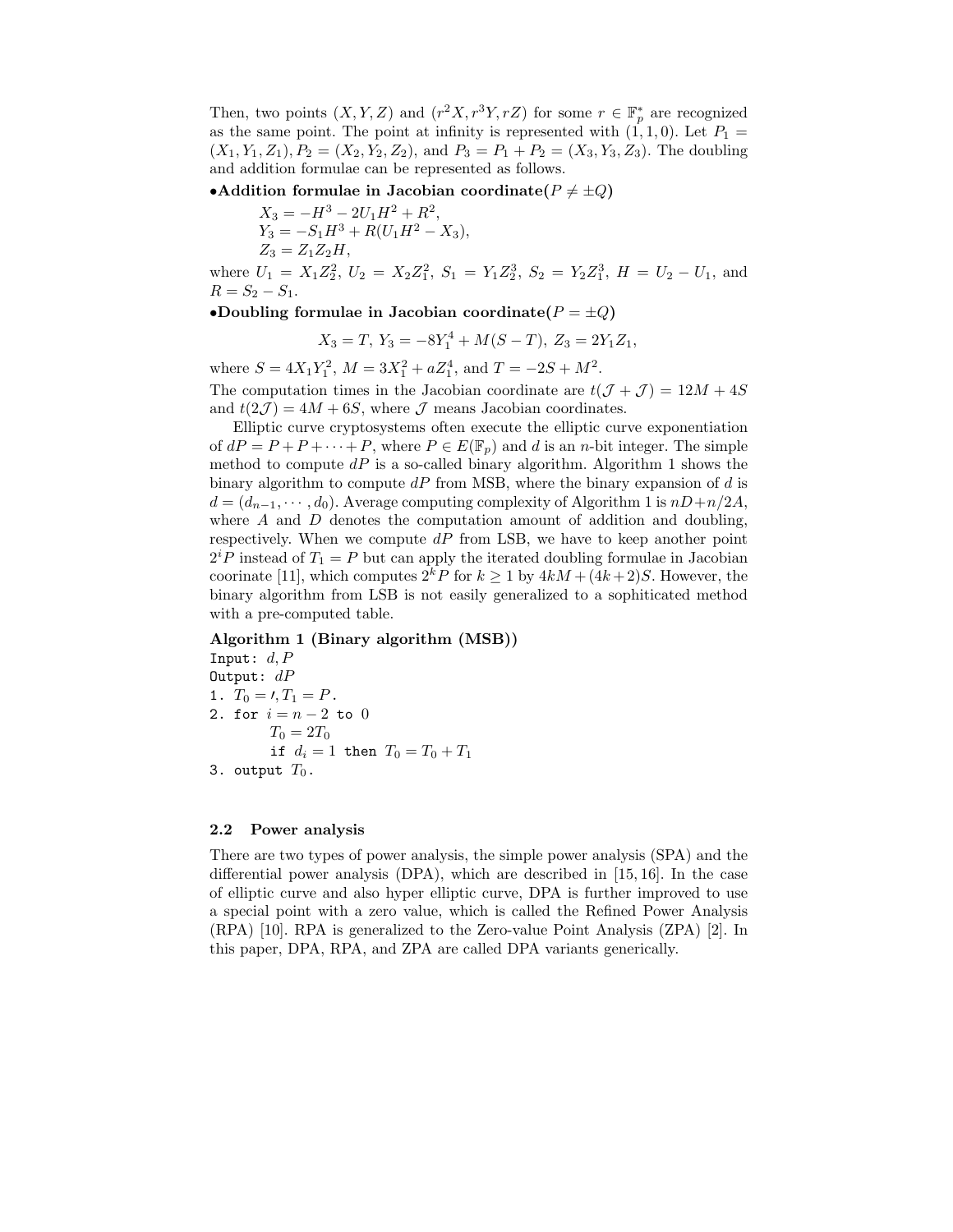**Simple Power Analysis** SPA makes use of such an instruction performed during an exponentiation algorithm that depends on the data being processed. Apparently, Algorithm 1 has a branch instruction conditioned by a secret exponent  $d$ , and thus it reveals the secret  $d$ . In order to be resistant against SPA, any branch instruction of exponentiation algorithm should be eliminated. There are mainly two types of countermeasures: the fixed procedure method [6] and the indistinguishable method [3]. The fixed procedure method deletes any branch instruction conditioned by a secret exponent d like add-and-double-always method [6], Montgomery-ladder method [23], and window-based method [18]. Add-anddouble-always method is described in Algorithm 2. The indistinguishable method conceals all branch instructions of exponentiation algorithm by using indistinguishable addition and doubling operations, in which dummy operations are inserted.

#### **Algorithm 2 (Add-and-double-always algorithm)**

Input:  $d, P$ Output:  $dP$ 1.  $T_0 = P$  and  $T_2 = P$ . 2. for  $i = n - 2$  to 0  $T_0 = 2T_0$ .  $T_1 = T_0 + T_2$ . if  $d_i = 0$  then  $T_0 = T_0$ . else  $T_0 = T_1$ . 3. output  $T_0$ .

**Differential Power Analysis** DPA uses correlation between power consumption and specific key-dependent bits. Algorithm 2 reveals  $d_{n-2}$  by computing the correlation between power consumption and any specific bit of the binary representation of 4P. In order to be resistant against DPA, power consumption should be changed at each new execution of the exponentiation. There are mainly 3 types of countermeasures, the randomized-pro jective-coordinate method (RPC) [6], the randomized curve method  $(RC)[13]$ , and the exponent splitting  $(ES)$ [3, 4]. RPC uses the Jacobian or Projective coordinate to randomize a point  $P = (x, y)$  into  $(r^2x, r^3y, r)$  or  $(rx, ry, r)$  for a random number  $r \in \mathbb{F}_p^*$ , respectively. RC maps an elliptic curve into an isomorphic elliptic curve by using an isomorphism map of  $(x, y)$  to  $(c^2x, c^3y)$  for  $c \in \mathbb{F}_p^*$ . However, all these two methods are vulnerable against RPA and ZPA, which will be described in Section 2.2. The only method secure against RPA and ZPA is ES, which splits an exponent and computes  $dP = rP + (d - r)P$  for a randomly integer r.

**Refined Power Analysis and Zero-value Point Attack** DPA is specialized to reveal a secret key  $d$  by using a special elliptic-curve point with a zero value, which is defined as  $(x, 0)$  or  $(0, y)$ . These special points of  $(x, 0)$  and  $(0, y)$ still have a zero value like  $(rx, 0, r)$  and  $(0, ry, r)$  even if it is converted into the projective coordinate, respectively. This is why special points can not be randomized by RPC or RC, and an adversary can thus make use of a zero value in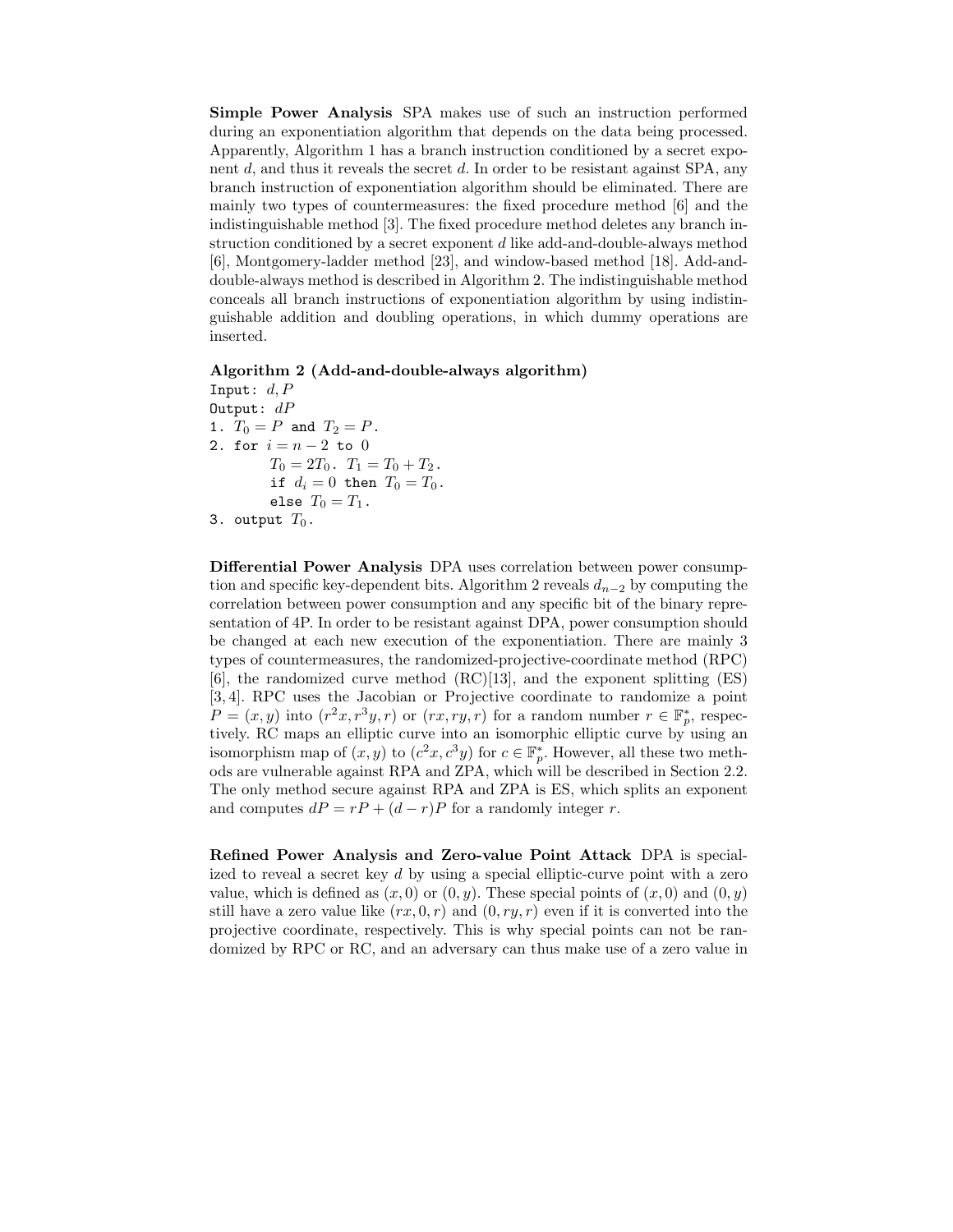the execution of exponentiation. A countermeasure to RPA are proposed in [30], but this is not a universal countermeasure, gives each different method to each type of elliptic curves, and is still vulnerable against ZPA, described below.

RPA is generalized to ZPA by [2], which makes use of any zero-value register in addition formulae, which is not randomized by RPC or RC. The addition and doubling formulae have a lot of each different operations stored in auxiliary registers, one of which may become zero. ZPA uses the difference in any zero value register between addition and doubling.

We may note that ES can resist both RPA and ZPA because an attacker cannot handle an elliptic curve point in such a way that any special point with zero-value value can appear during an execution of exponentiation algorithm.

## **3 Efficient countermeasures against SPA and DPA variants**

In this section, we propose a new countermeasure against all DPA variants.

#### **3.1 Our basic countermeasure**

Here we show our basic countermeasure, called BRIP. Our method uses a random initial point (RIP) R, computes  $dP + R$ , and subtracts R to get  $dP$ . By using a random initial point at each execution of exponentiation, any point or any register used in addition formulae changes at each execution. Thus, it is resistant against DPA, RPA, and ZPA. In order to be secure against SPA, we have to compute  $dP + R$  in such a way that it does not have any branch instruction dependent on the data being processed. Our remarkable idea lies in a sophisticated combination to compute  $dP + R$  from MSB by the same complexity as Algorithm 2: first let 1 express  $1 = (\overline{111} \cdots \overline{11})_2$  and apply the extended binary method [17] to compute

$$
(1 \underbrace{\overline{11} \cdots \overline{11}}_n)_2 R + \underbrace{(d_{n-1}d_{n-1} \cdots d_1d_0)}_n{}_2 P.
$$

Algorithm 3 shows our idea in detail. We get  $dP$  by computing  $dP + R$  and subtracting R. BRIP makes all variables  $T_0, T_1$ , and  $T_2$  dependent on a random point R, and thus let all variables of each addition and doubling differ at each execution.

#### **Algorithm 3 (Binary Expansion with RIP (BRIP))**

Input:  $d, P$ Output:  $dP$ 1.  $R = \text{randompoint}()$ 2.  $T_0 = R, T_1 = -R, T_2 = P - R$ 3. for  $i = n - 1$  to 0  $T_0 = 2T_0$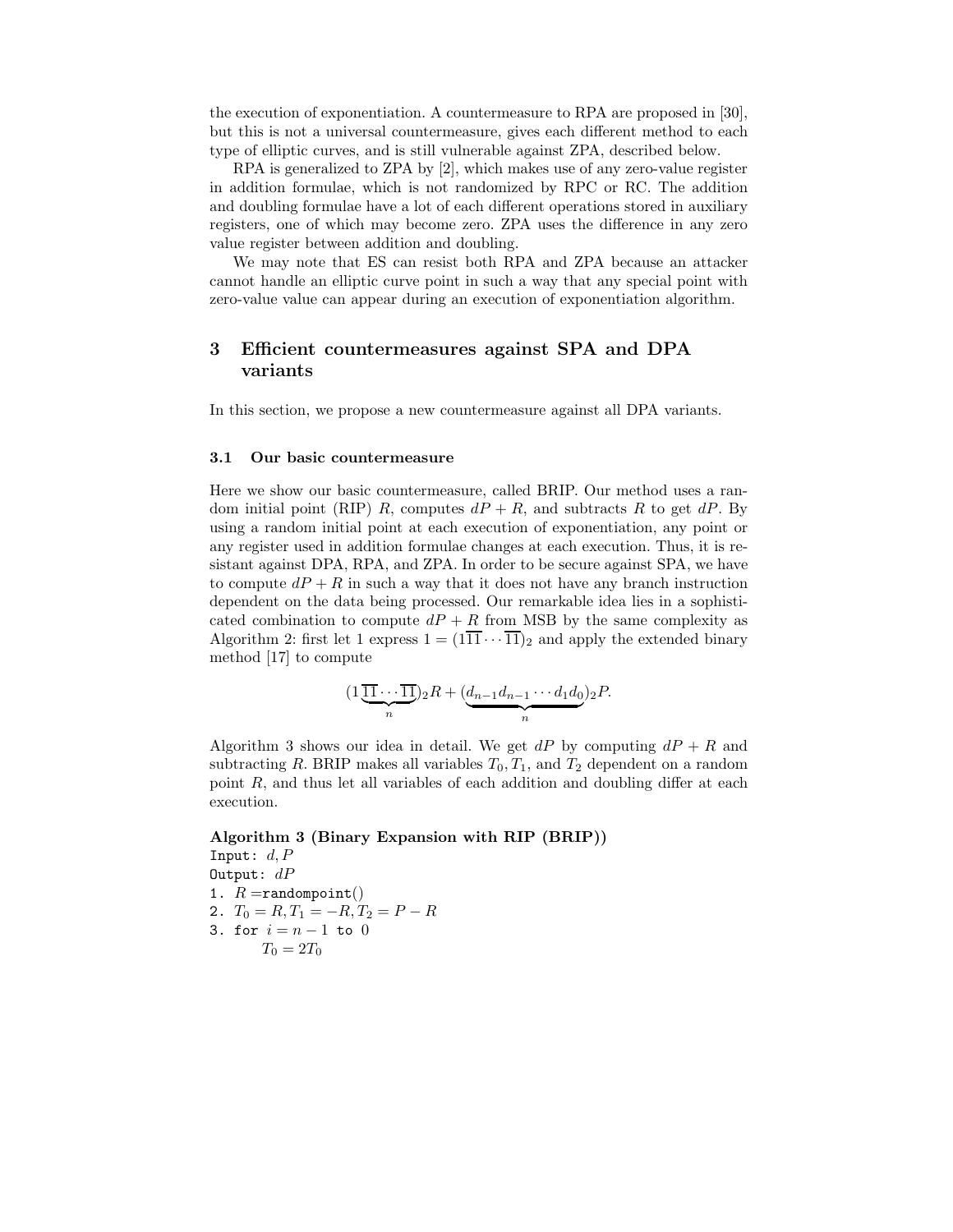if  $d_i = 0$  then  $T_0 = T_0 + T_1$ else  $T_0 = T_0 + T_2$ 4. output  $T_0 + T_1$ 

We discuss the security, the computation amount, and the memory amount. BRIP lets the power-consumption pattern be fixed regardless of the bit pattern of a secret key d, and thus it is resistant against SPA. The resistance against DPA depends on the method of generating a random initial point  $R$ . The simplest way to generate  $R$  is to generate the x-coordinate randomly and compute the corresponding y-coordinate if exists. It should require much work. The cheaper way is to keep one point  $R_0$  and convert  $R_0$  into a randomized point R by RPC  $[12]$ . If R is chosen randomly by some ways mentioned above, BRIP can be resistant against DPA, RPA, and ZPA, since any special point or zero-value register can not appear during each execution. The computation amount required for Algorithm 3 is  $nD + nA$ , which is the same as Algorithm 2. The number of variables necessary for computation is only 3.

#### **3.2 Our generalized countermeasure**

Our basic countermeasure BRIP can be generalized to a faster method with a pre-computed table since BRIP makes use of the binary expansion from MSB. We may note that the binary expansion from LSB can not be easily generalized to a faster method with a pre-computed table.

As for methods of using a pre-computed table, there are mainly two methods: the window method [18] and the extended binary method [17, 32]. The extended binary method is originally used to compute two exponentiations  $aP + bQ$ , which is applied to compute one exponentiation as follows [32]. Let  $d = \sum_{i=0}^{n-1} d_i 2^i$  and n be even.

- 1. Divide d into two components of  $d = b \parallel a$ , where  $b = (d_{n-1} \cdots d_{\frac{n}{2}})_2$  and  $a = (d_{\frac{n}{2}-1} \cdots d_0)_2.$
- 2. Compute  $Q = 2^{\frac{n}{2}}P$ .
- 3. Set a pre-computed table  $\{P,Q,P+Q\}.$
- 4. Compute  $aP+bQ$  in the extended binary method by using the pre-computed table.

The detailed algorithm is shown in Algorithm 4.

## **Algorithm 4 (Extended-binary algorithm with 2 divisions)**

Input:  $d, P$ Output:  $dP$ 1. Set  $d = b \parallel a$ ,  $b = (b_{\frac{n}{2}-1} \cdots b_0)_2 = (d_{n-1} \cdots d_{\frac{n}{2}})_2$ , and  $a = (a_{\frac{n}{2}-1} \cdots a_0)_2 =$  $(d_{\frac{n}{2}-1}\cdots d_0)_2$ . 2.  $T_1 = P$ ,  $T_2 = 2^{\frac{n}{2}}P$ ,  $T_3 = T_1 + T_2$ , and  $T_0 = \mathcal{O}$ . 3. for  $i = \frac{n}{2} - 1$  to 0  $T_0 = 2T_0$ .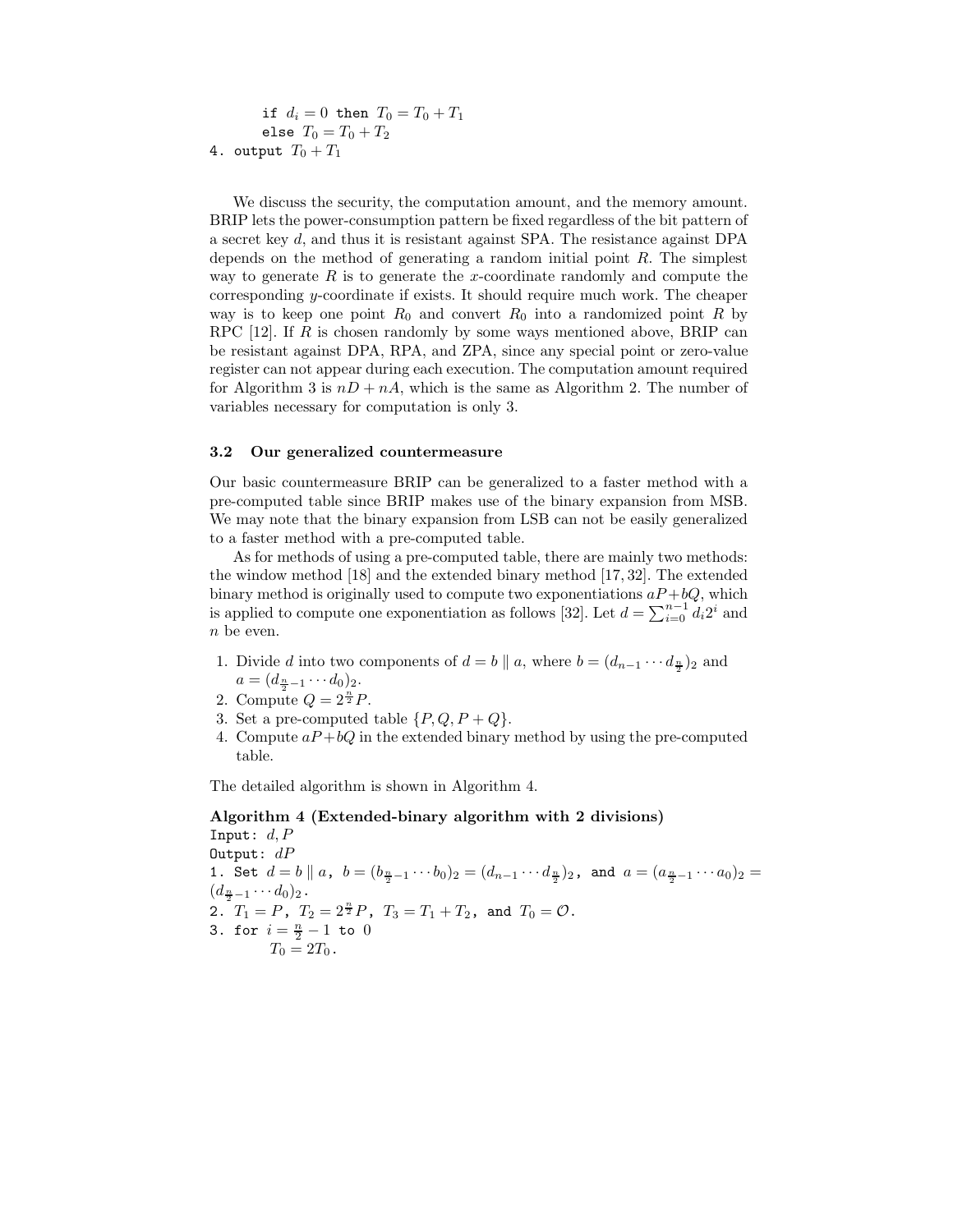```
if (a_i, b_i) = (1, 0) then T_0 = T_0 + T_1.
elseif (a_i, b_i) = (0, 1) then T_0 = T_0 + T_2.
elseif (a_i, b_i) = (1, 1) then T_0 = T_0 + T_3.
```
4. output  $T_0$ .

Going back to the countermeasure using a pre-computed table, it is necessary for both the extended binary and window methods to make power-consumption pattern same in order to be resistant against SPA. In the case of the window method, some SPA-resistant methods are proposed in [21, 22, 24]. However, all of these are not resistant against RPA or ZPA even if they are combined with the methods of RC and RPC. In the case of the extended binary method, up to the present, any SPA-resistant method has not been proposed.

Our generalized method is both SPA and DPA-variant resistant, which is able to reduce the computation amount with a pre-computed table. Our sophisticated idea lies in the length of representation of  $1 = (1\overline{11} \cdots \overline{11})_2$ , which is adjusted to be applied on any bit length of  $d$  and output the same executed pattern, while holding down the additional compuation and memory amount. As a result, our method is SPA-resistant naturally. In the following, two algorithms based on the extended-binary and the window methods are described. The extended-binarybased method is more efficient than window-based method although extendedbinary method usually does not work on a single exponentiation as efficient as the window method.

**Our extended-binary-based method with RIP** Let us show our extendedbinary-based method with RIP, which is called EBRIP for short.

- 1. Choose a random point R.
- 2. Let the number of divisions be t.
- 3. Adjust n to be the least common multiple  $n'$  of t and n by setting 0 to MSB of  $d (n' < n + t)$ , where

$$
d'=0\cdots 0\,d_{n-1}\cdots d_0.
$$

4. Divide d' into t components  $(\frac{n'}{t} = k)$  of  $d' = \alpha_{t-1} \|\cdots \|\alpha_1 \|\alpha_0$ , that is,

$$
\alpha_{t-1} = 0 \qquad \cdots d_{(t-1)k}
$$

$$
\vdots
$$

$$
\alpha_1 = d_{2k-1} \cdots d_k
$$

$$
\alpha_0 = d_{k-1} \cdots d_0
$$

$$
1 = 1 \overline{1} \qquad \cdots \overline{1}
$$

- 5. Compute  $P_i = 2^{ki}P$  for  $i = 1$  to  $t 1$ . (Set  $P_0 = P$ ).
- 6. Compute a pre-computed table  $T_t = \{ \sum_{i=0}^{t-1} a_i P_i R (a_i \in \{0,1\}) \}$ , which consists of  $2<sup>t</sup>$  points.
- 7. Compute  $\alpha_0 P_0 + \cdots + \alpha_{t-1} P_{t-1} + 1R$  in the way of the extended binary method.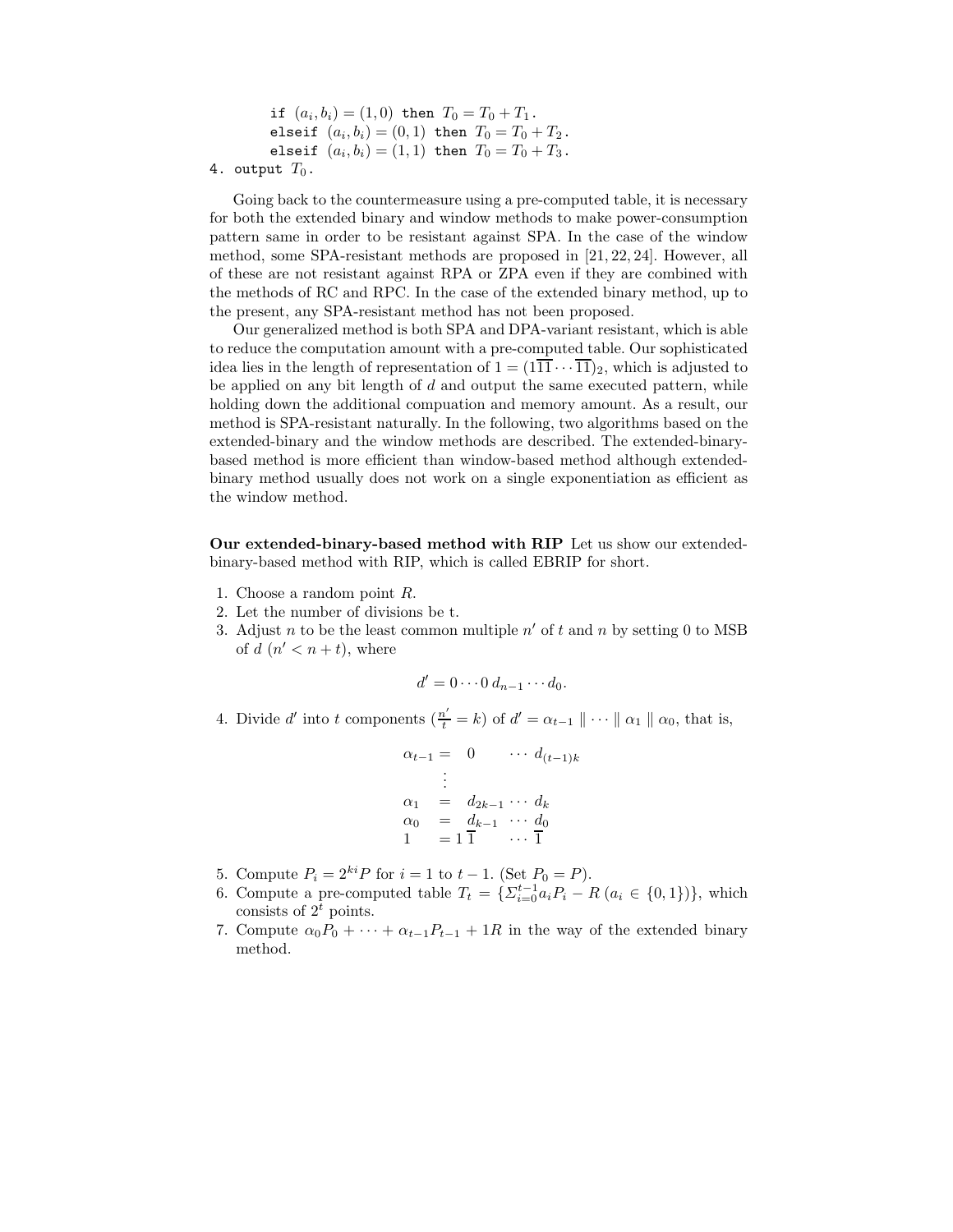Algorithm 5 shows the case of  $t = 2$  and an even n for simplicity. Let us discuss the resistance, computation amount, and memory amount. As for SPA, the power-consumption pattern is not changed for any initial point R and any secret key d thanks to the expansion of 1, and EBRIP is thus secure against SPA. We may note one remarkable point that the length of expansion of 1 is not fixed to  $n$ but adjusted to  $\lceil \frac{n}{t} \rceil + 1 \le n$ . As a result, it realizes more efficient computation than the window-based method. Moreover, under the assumption that an initial point R is completely random, EBRIP is secure against DPA, RPA, and ZPA, as we mentioned in Section 3.1. As for the computation amount, EBRIP consists of these parts: compute base points  $P_1, \cdots, P_{t-1}$ , a pre-computed table  $T_t$ , and the main routine. The computation amount for base points,  $T_t$ , or main routine is  $\frac{(t-1)n'}{t}D$ ,  $2^tA$ , or  $\frac{n'}{t}D + \frac{n'}{t}A$ , respectively. Thus, the total computation amount is  $n'D + \frac{n'}{t}A + 2tA$ . On the other hand, the number of points in  $T_t$  is  $2^t$ , which includes a random point R. EBRIP needs one more point of variable to execute. Thus, the necessary memory is  $2^t + 1$  in total.

#### **Algorithm 5 (EBRIP (2 divisions))**

Input:  $d, P$ Output:  $dP$ 

- 1.  $R = \text{randompoint}()$ .
- 1. Set  $d = b \parallel a$ ,  $b = (b_{\frac{n}{2}-1} \cdots b_0)_2 = (d_{n-1} \cdots d_{\frac{n}{2}})_2$ , and  $a = (a_{\frac{n}{2}-1} \cdots a_0)_2 = (\tilde{d}_{\frac{n}{2}-1} \cdots d_0)_2.$
- 2.  $T_4 = P$ ,  $T_3 = 2^{\frac{n}{2}} P$ ,  $T_0 = R$ ,  $T_1 = -R$ ,  $T_2 = T_1 + T_4$ ,  $T_3 = T_1 + T_3$  and  $T_4 = T_3 + T_4$ .
- 3. for  $i = \frac{n}{2} 1$  to 0  $T_0 = 2T_0$ . if  $(a_i, b_i) = (0, 0)$  then  $T_0 = T_0 + T_1$ . elseif  $(a_i, b_i) = (1, 0)$  then  $T_0 = T_0 + T_2$ . elseif  $(a_i, b_i) = (0, 1)$  then  $T_0 = T_0 + T_3$ . else then  $T_0 = T_0 + T_4$ .

4. output  $T_0 + T_1$ .

**Our window-based method with RIP** Our window-based method with RIP is summarized as follow, which is is called WBRIP for short.

- 1. Choose a random point R.
- 2. Set the width of window to be w.
- 3. Adjust n to be the least common multiple  $n'$  of w and n by setting 0 to MSB  $(n' < n + w)$  of d, where

$$
d'=0\cdots 0\,d_{n-1}\cdots d_0.
$$

- 4. Compute  $R' = -(2^w 1)R$ .
- 5. Set a pre-computed table  $T_w = \{R', P + R', 2P + R', 3P + R', \cdots, (2^w 2)P + R'$ ,  $(2^w - 1)P + R'$ , where the number of points in  $T_w$  is  $2^w$ .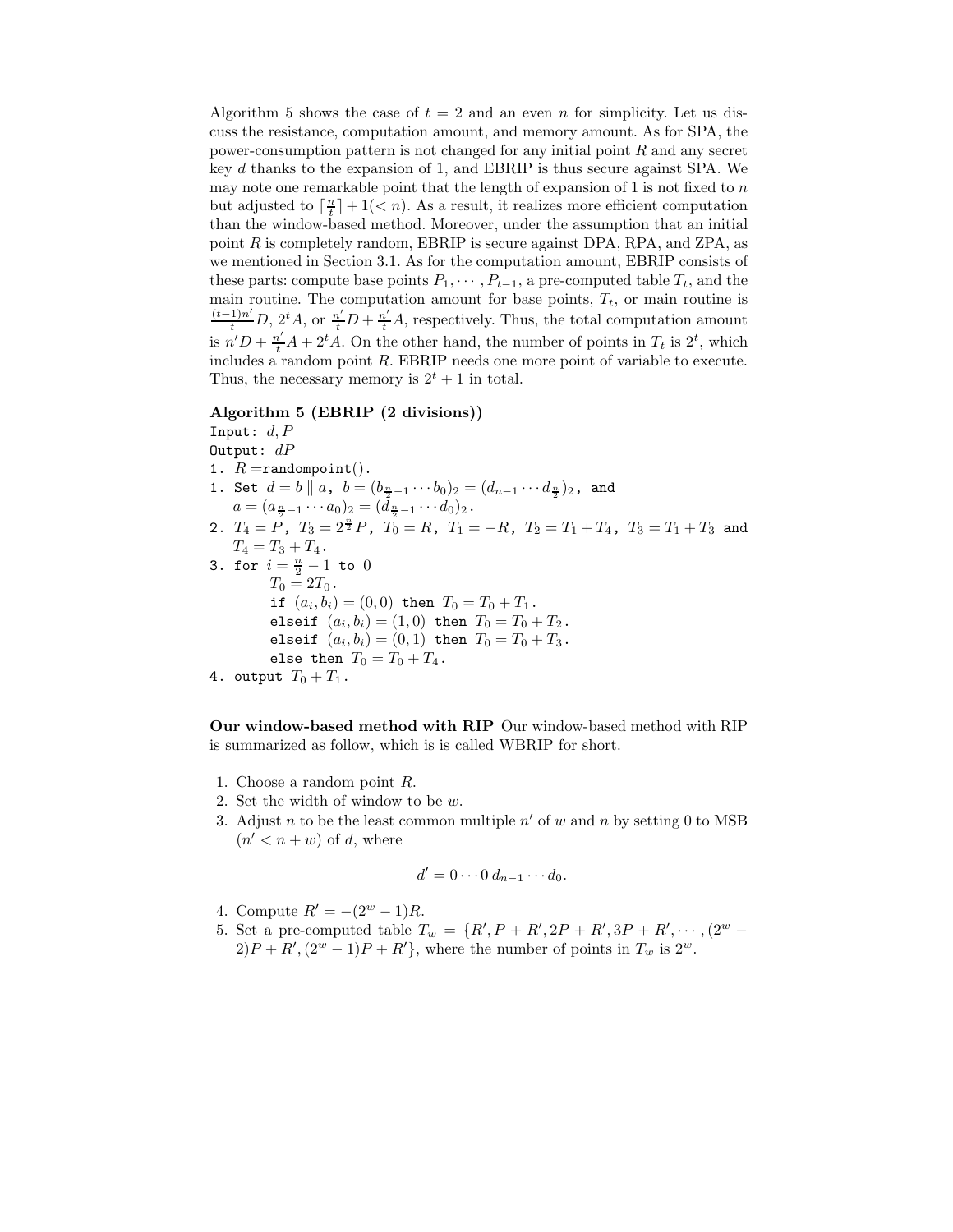6. Compute  $\underbrace{(0\cdots 0\ d_{n-1}\cdots d_0)}_{n'}2P+(1 \underbrace{\overline{11}\cdots \overline{11}}_{n'}$  $)$ <sub>2</sub>R in the way of window method by using  $T_w$ 

Let us discuss the security, the computation amount, and the memory amount. Power-consumption pattern is not changed for any random R and any secret key  $d$  thanks to the expansion of 1. This is why WBRIP is resistant against SPA. This means that WBRIP is secure against SPA without any additional modification on the window method seen in [21, 22, 24]. Furthermore, under the assumption that an initial point  $R$  is completely random, our method is resistant against DPA, RPA, and ZPA. Next we investigate the computation amount of WBRIP. WBRIP consists of three parts: compute an intermediate point  $R'$ , a pre-computed table  $T_w$ , and main routine. The computation amount of  $R'$ , a pre-computed table  $T_w$ , or main routine is  $wD + A$ ,  $(2^w - 1)A$ , or  $\frac{n'}{w}A + n'D$ , respectively. Therefore, the total computation amount is  $n'D + \frac{n'}{w}A + 2wA + wD$ , where  $n' < n + w$ . It is not as efficient as the extended-binary-based method since the length of expansion of 1 is fixed to  $n'$  to reduce the number of points in  $T_w$ , which is the same as that in  $T_t$  for  $t = w$ . If we change the length of expansion of 1 to a shorter length like  $n$ , then  $T_w$  must include other points and thus the size of  $T_w$  becomes larger. Finally we discuss the memory amount necessary to execute WBRIP. The number of points in  $T_w$  is  $2^w$ , which includes a random point R. Additional one variable is necessary for computation. Thus, the necessary memory is  $2^w + 1$  points in total.

As a result, compared with EBRIP, WBRIP needs more computation amount with the same memory amount.

## **4 Performance**

From the point of view of computation and memory amount, we compare our countermeasures BRIP and EBRIP with the previous method ES [4], which are resistant against SPA and DPA variants. The previous SPA-resistant window methods[21, 22, 24] are not resistant against RPA or ZPA even if they are combined combined with RC or RPC as we mentioned before. Thus, these SPAresistant window methods have to be combined with ES to be resistant both RPA and ZPA. As a result, the computation and memory amount would be less efficient than WBRIP, which is not so efficient as EBRIP. Table 1 shows the comparison, where M or S shows the computation amount of modular multiplication or modular square on the definition field, respectively. We assume that  $S = 0.8M$  as usual. In all cases of BRIP, EBRIP, and ES, the Jacobian coordinate is the most efficient, and thus we use the Jacobian coordinate to compute the total number of modular multiplications. Table 1 shows two types of computation amount. One gives the computation amount in the case of 160 bit definition field. The other gives the average computation amount in each bit, which does not depend on the size of definition field. In order to discuss the efficiency generally, the average computation amount in each bit is useful.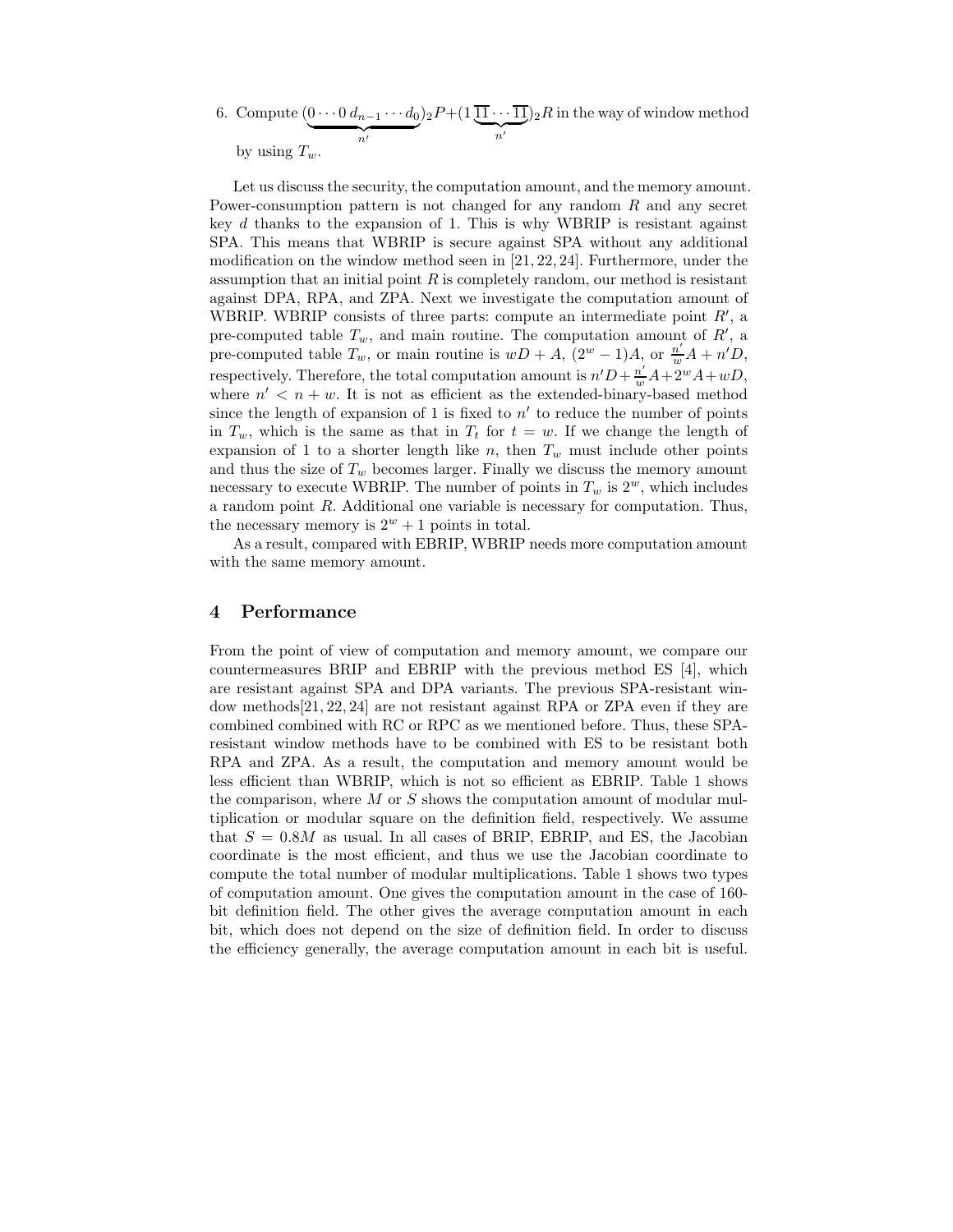We note that EBRIP can fully make use of the technique of m-repeated elliptic curve doublings [11] although it computes from MSB. Because pre-computation of base points requires  $m$ -repeated elliptic curve doublings.

BRIP can compute  $dP$  in the computation amount of  $160D + 160A$  with 3 points. The computation amount in each bit is  $24.0M$ , which is the same as that of ES. EBRIP with  $t = 2$  can compute dP in the computation amount of  $160D + 84A$  with 5 points. The computation amount in each bit is  $16.0M$ , which is reduced to only 66% of ES. EBRIP with  $t = 4$  can execute dP in the computation amount of  $160D+56A$  with 17 points. In this case, the computation amount in each bit is  $12.9M$ , which is reduced to only  $54\%$  of ES. Note that  $t = 4$  is the fastest when the size of definition filed  $\mathbb{F}_p$  is 160.

**Table 1.** Comparison of countermeasures

|                | memory amount                                    | computation amount <sup><math>\uparrow</math></sup> |                                                               | computation amount |
|----------------|--------------------------------------------------|-----------------------------------------------------|---------------------------------------------------------------|--------------------|
|                | $(\text{\#points}, \text{\#scalar})$ $\#D + \#A$ |                                                     | $\#M + \#S$                                                   | in each bit        |
| ES[4]          |                                                  |                                                     | $(4, 2)$  160D+160A 2856M + 1600S(3840M)  16M + 10S(24.0M)    |                    |
| <b>BRIP</b>    |                                                  |                                                     | $(3, 0)$  160D+160A 2856M + 1600S(3840M)  16M + 10S(24.0M)    |                    |
| $EBRIP(t = 2)$ |                                                  |                                                     | $(5, 0)$ 160D+84A 1648M + 1140S(2560M) 10.3M + 7.1S(16.0M)    |                    |
| $EBRIP(t = 3)$ |                                                  |                                                     | $(9, 0)$ 162D+62A  1392M + 1008S(2198M)   8.7M + 6.3S(13.7M)  |                    |
| $EBRIP(t = 4)$ |                                                  |                                                     | $(17, 0)$ 160D+56A   1312M + 948S(2069M)   8.2M + 5.9S(12.9M) |                    |

*†* This shows the computation amount in the case of 160-bit definition field.

## **5 Concluding Remarks**

In this paper, we have presented countermeasures of BRIP and EBRIP that are resistant against RPA, ZPA, DPA, and SPA. Our countermeasure BRIP does not require any pre-computed table and can get  $dP$  in the computation of approximately 24.0 M in each bit. EBRIP with  $t = 4$  can get  $dP$  in the computation of approximately 12.9  $M$  in each bit with using a pre-computed table and one more point of 17 points in total. Both RPA and ZPA are easily applied to the hyper elliptic curve cryptosystems because a divisor in a hyper elliptic curve consists of more than two parts, some of which would happen to become 0. Our countermeasure improves the addition-chain itself and not use a specific feature of an elliptic curve such as a coordinate system. Therefore, BRIP and EBRIP can also be generalized to deal with hyper elliptic curve cryptosystem. We will describe BRIP and EBRIP on a hyper elliptic curves and discuss the efficiency in our final paper.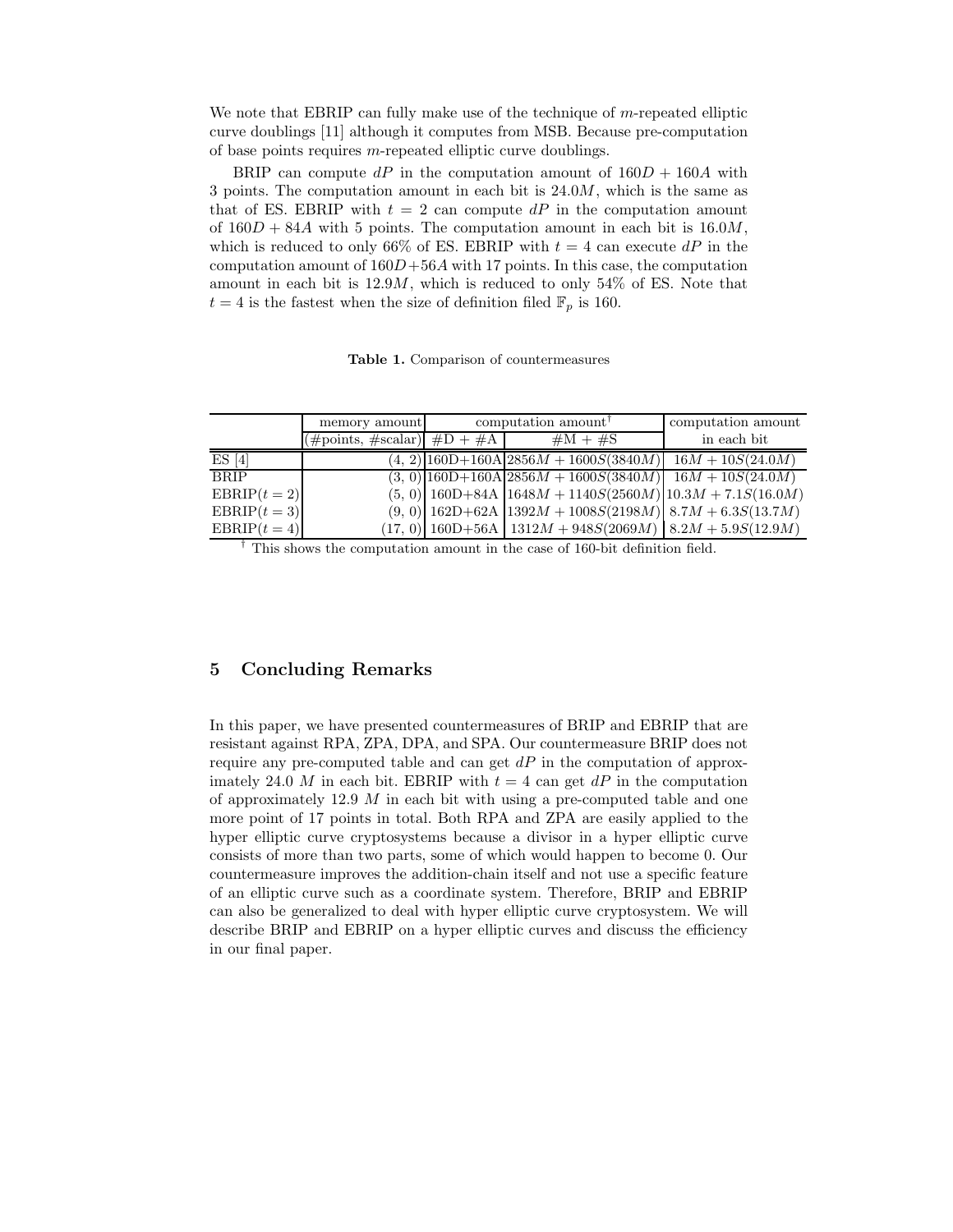## **References**

- 1. K. Araki and T. Satoh "Fermat quotients and the polynomial time discrete log algorithm for anomalous elliptic curves", *Commentarii Math. Univ. St. Pauli.*, vol. **47** (1998), 81–92.
- 2. T. Akishita and T. Takagi, "Zero-value Point Attacks on Elliptic Curve Cryptosystem", ISC2003, Lecture Notes in Computer Science, **2851**(2003), Springer-Verlag, 218–233.
- 3. C. Clavier and M. Joye, "Universal exponentiation algorithm A first step towards provable SPA-resistance –", CHES2001, Lecture Notes in Computer Science, **2162**(2001), Springer-Verlag, 300–308.
- 4. M. Ciet and M. Joye, "(Virtually) Free randomization technique for elliptic curve cryptography", ICICS2003, Lecture Notes in Computer Science, **2836**(2003), Springer-Verlag, 348–359.
- 5. H. Cohen, A. Miyaji and T. Ono, "Efficient elliptic curve exponentiation using mixed coordinates", *Advances in Cryptology-Proceedings of ASIACRYPT'98*, Lecture Notes in Computer Science, **1514**(1998), Springer-Verlag, 51-65.
- 6. J. Coron, "Resistance against differential power analysis for elliptic curve cryptosystem", CHES'99, Lecture Notes in Computer Science, **1717**(1999), Springer-Verlag, 292–302.
- 7. G. Frey and H. G. R¨uck, "A remark concerning *m*-divisibility and the discrete logarithm in the divisor class group of curves", *Mathematics of computation*, **62**(1994), 865-874.
- 8. "Proposed federal information processing standard for digital signature standard (DSS)", *Federal Register*, **56** No. 169, 30 Aug 1991, 42980–42982.
- 9. T. ElGamal, "A public key cryptosystem and a signature scheme based on discrete logarithms", *IEEE Trans. Inform. Theory*, **IT-31** (1985), 469–472.
- 10. L. Goubin, "A Refined Power-Analysis Attack on Elliptic Curve Cryptosystems", PKC2003, Lecture Notes in Computer Science, **2567**(2003), Springer-Verlag, 199– 210.
- 11. K. Itoh, M. Takenaka, N. Torii, S. Temma, and Y. Kurihara, "Fast implementation of public-key cryptography on DSP TMS320C6201", CHES'99, Lecture Notes in Computer Science, **1717**(1999), Springer-Verlag, 61–72.
- 12. K. Itoh, T. Izu, and M. Takenaka, "Efficient countermeasures against power analysis for elliptic curve cryptosystems", SCIS2004, 2004 (previous version). The final version will be appeared in the proceedings of CARDIS 2004.
- 13. M. Joye and C. Tymen, "Protections against Differential Analysis for Elliptic Curve Cryptosystem", CHES2001, Lecture Notes in Computer Science, **2162**(2001), Springer-Verlag, 377–390.
- 14. N. Koblitz, "Elliptic curve cryptosystems", *Mathematics of Computation*, **48** (1987), 203–209.
- 15. C. Kocher, "Timing attacks on Implementations of Diffie-Hellman, RSA, DSS, and other system", CRYPTO'96, Lecture Notes in Computer Science, **1109**(1996), Springer-Verlag, 104–113.
- 16. C. Kocher, J. Jaffe, and B. Jun, "Differential power analysis", Crypto'99, Lecture Notes in Computer Science, **1666**(1999), Springer-Verlag, 388-397.
- 17. D. E. Knuth, *The Art of Computer Programming*, Vol. 2: Seminumerical Algorithms, 2nd ed., Addison-Wesley, 1981.
- 18. K. Koyama and Y. Tsuruoka, "Speeding up elliptic cryptosystems by using a signed binary window method", *Advances in Cryptology-Proceedings of Crypto'92*, Lecture Notes in Computer Science, **740** (1993), Springer-Verlag, 345–357.